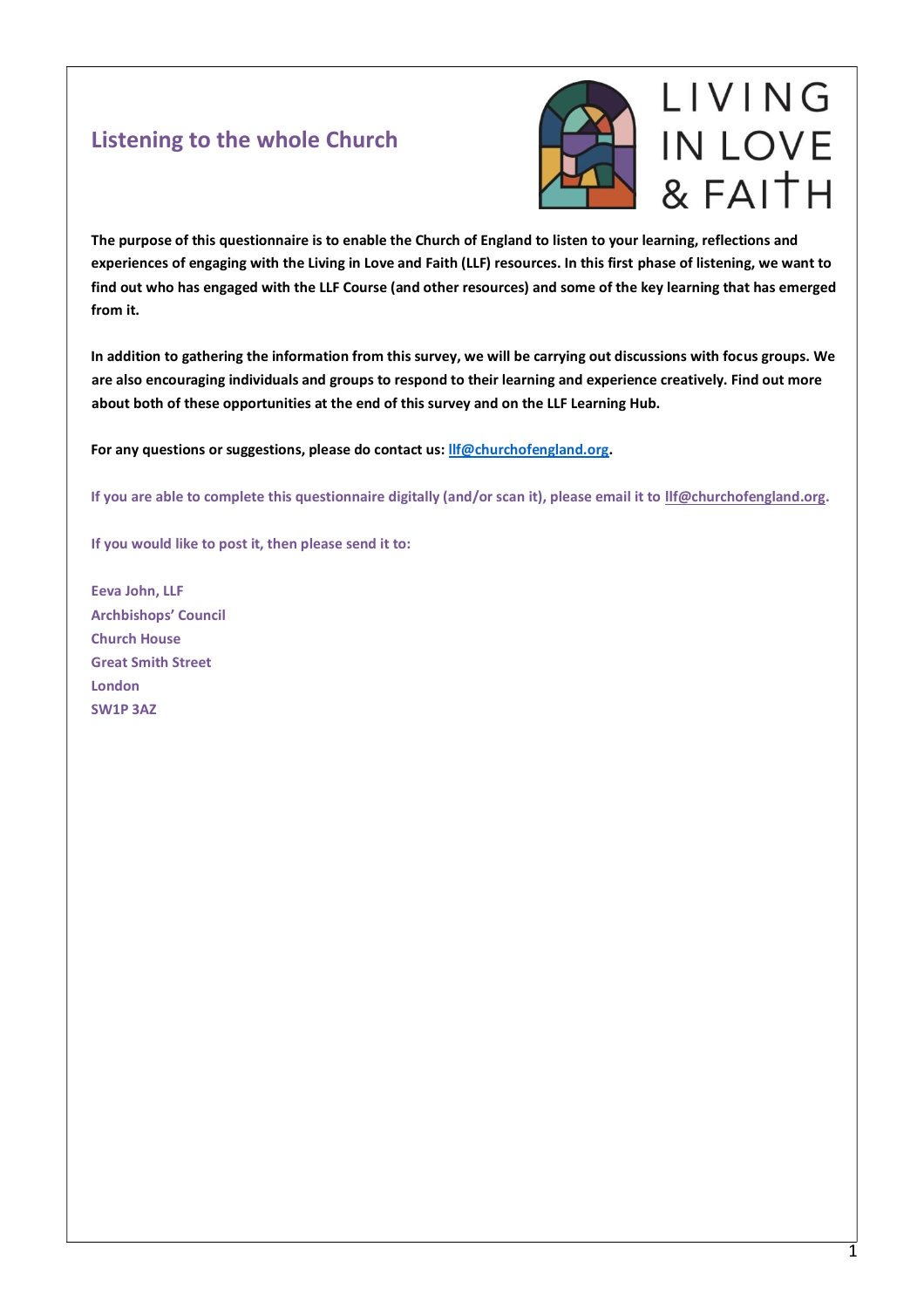## **ABOUT THIS SURVEY**

#### **Who is taking part?**

**Our hope is that most people will engage with the Living in Love and Faith resources to learn together in a group. However, it may be that some will work their way through the resources individually. All those who have used the resources either within a group or individually are invited to take part in this survey.** 

#### **What will taking part involve?**

**The questionnaire will take about 25 minutes to complete and will contain a mixture of closed (tick boxes) and openended (write-in) questions. Please don't mention anyone's name or location in your comments.**

#### **Confidentiality**

**The survey is anonymous. We invite participants to share personal information related to identity, sexuality, relationships and marriage, as well as to supply their postcode, or that of their church. This is to enable us to gauge the diversity of people engaging with the LLF resources and their location. No other personal data is requested. Postcodes will only be used to obtain local area information from Office for National Statistics data, and deleted before analysis. IP addresses will be held initially to help prevent automated responses, then deleted before analysis.**

### **Participation and Withdrawal**

**Offering your feedback is entirely voluntary. If you wish to do so, you will be asked to agree with the consent question below. If you agree to take part, you may still withdraw at any time up to your response being downloaded and the identifying data detached without giving a reason. If you wish to withdraw your response, please contact Fiona Tweedie a[t fiona.tweedie@brendanresearch.com.](mailto:fiona.tweedie@brendanresearch.com)** 

### **Questions, Rights and Complaints**

**If you have any questions, concerns or complaints about any aspect of how you have been approached or treated in respect of this survey, please contact Eeva John at [llf@churchofengland.org.](mailto:llf@churchofengland.org)**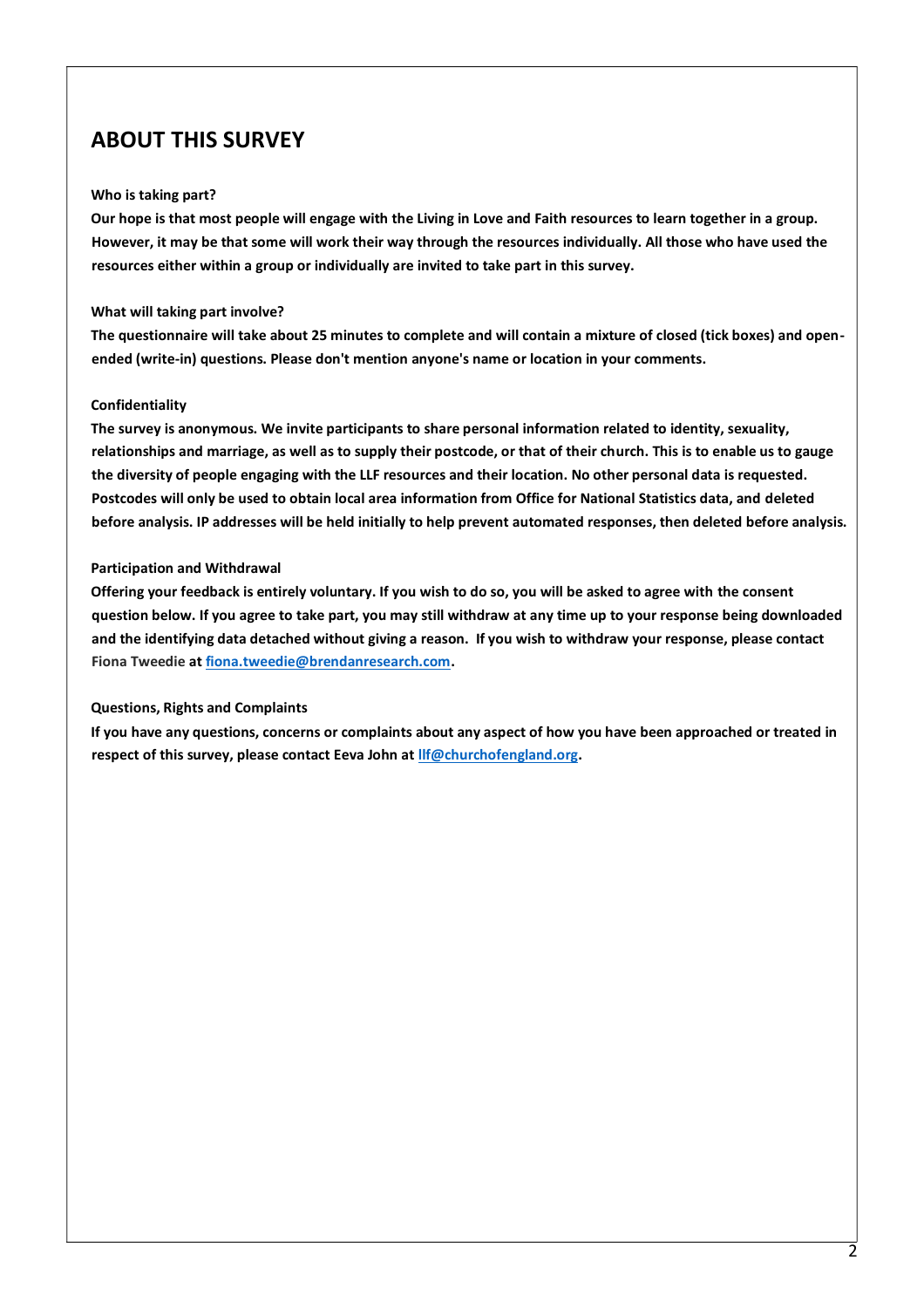## **PRIVACY NOTICE**

**This formal privacy notice is provided by the Living in Love and Faith team to explain what to expect when we collect and process your personal information in accordance with the UK General Data Protection Regulation (UK-GDPR) and the Data Protection Act 2018.**

#### **Data controller** The Data Controller is:

Rev Dr Fiona Tweedie Brendan Research fiona.tweedie@brendanresearch.com

Further information about Brendan Research's privacy policy can be found [here:](https://www.brendanresearch.com/privacy) <https://www.brendanresearch.com/privacy>

### **Why we collect and use your personal data**

Personal information is collected for the following purposes:

- To gather responses that will help us understand what people have learned and experienced in their engagement with the Living in Love and Faith resources;
- To analyse that information in order to produce presentations and publications. All survey data will only be used in a way that will make it impossible for you to be identified in outputs.

#### **The categories of personal data we collect**

The information we process is:

- •Postcode
- •Gender identity
- Sexuality
- •Age, within ranges
- •Relationship status
- •Name, if you choose to opt in to receiving further information
- Email address, if you choose to opt in to receiving further information

#### **The lawful bases for using your information**

We collect and use personal data under the following lawful bases:

- **Personal data**
- •Consent

**Special category data** • Explicit consent

You are able to remove your consent at any time. You can do this by contacting Fiona Tweedie [\(fiona.tweedie@brendanresearch.com\)](mailto:fiona.tweedie@brendanresearch.com)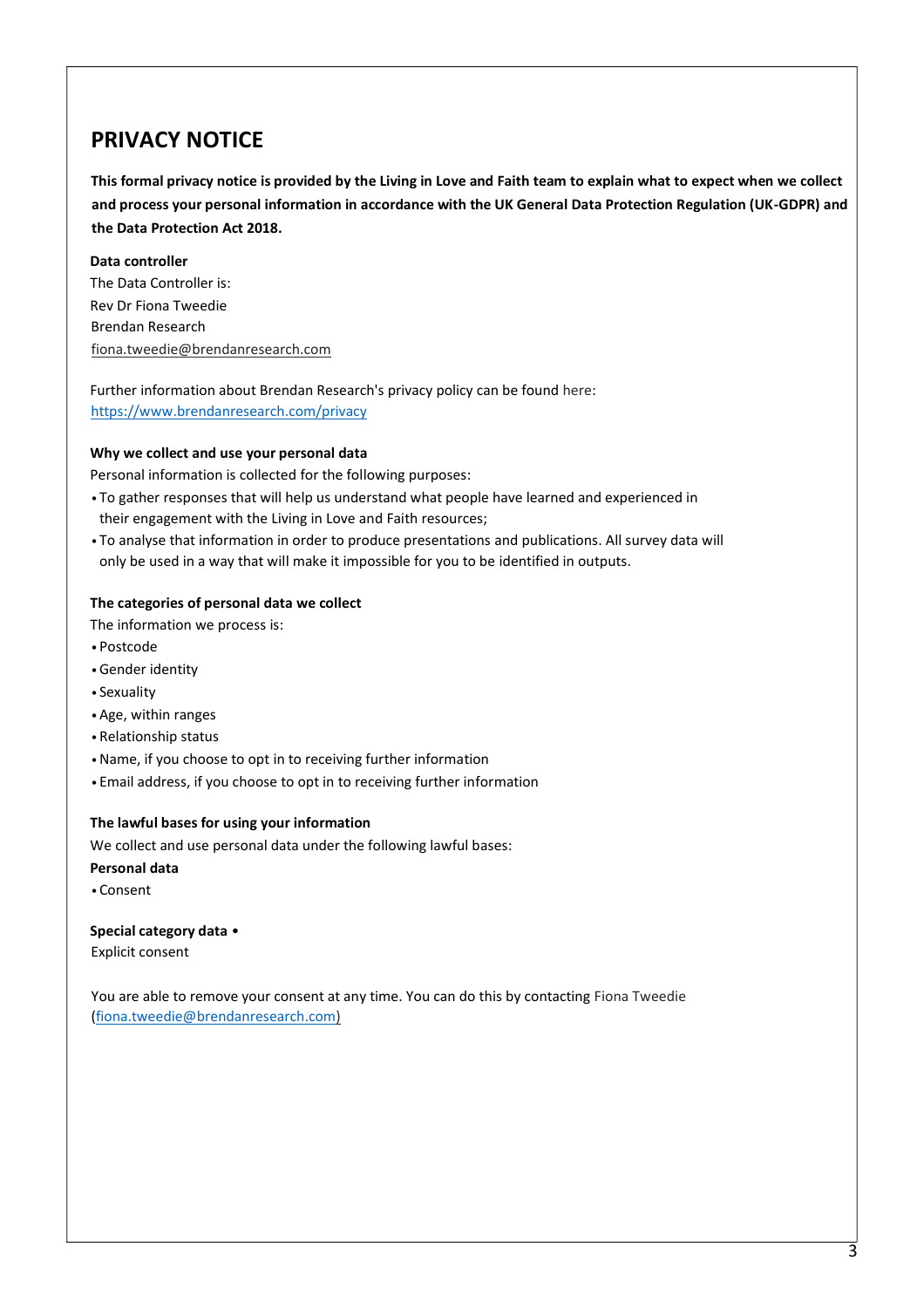#### **Who we collect from or share your information with**

We collect your information **ONLY** through this survey. Your personal information is not shared with anyone, except those within Brendan Research who need to prepare the data for analysis.

#### **Where we hold your data**

The data that you provide through this survey is held by SurveyMonkey on servers in the United States. Their data privacy details are [here](https://www.surveymonkey.co.uk/mp/legal/privacy/) [\(https://www.surveymonkey.co.uk/mp/legal/privacy/\)](https://www.surveymonkey.co.uk/mp/legal/privacy/), these are less stringent than those in the UK. Data is downloaded weekly and deleted from SurveyMonkey. Data that is transferred to Brendan Research is held in password-protected spreadsheets on Google Drive.

#### **How long we keep your information**

Postcode data within England are kept until the local area (https://www.ons.gov.uk/methodology/geography/ukgeographies/censusgeography#super-output-area-soa) has been identified, then destroyed.

Other data is held until one year following publication, then destroyed.

Once the survey is closed or within one week, we transfer your data to Brendan Research systems and delete it from SurveyMonkey.

#### **Your rights**

You have the following rights regarding your personal data:

- The right to be informed about any data we hold about you;
- The right to withdraw your consent until your data has been anonymised;
- The right to request a copy of your personal data which we hold about you;
- The right to request that we correct any personal data if it is found to be inaccurate or out of date;
- The right to request your personal data is erased where it is no longer necessary for us to retain such data;
- The right, where there is a dispute in relation to the accuracy or processing of your personal data, to request a restriction is placed on further processing;
- The right to object to the processing of your personal data;
- The right to obtain and reuse your personal data to move, copy or transfer it from one IT system to another.

To exercise these rights, please contact Fiona Tweedie [\(fiona.tweedie@brendanresearch.com\)](mailto:fiona.tweedie@brendanresearch.com).

#### **Complaints or concerns**

If you have any queries regarding this survey, please contact:

for Living in Love and Faith, the Enabling Officer, Eeva John (Ilf@churchofengland.org)

for data processing, Data Protection Officer, Brendan Research: Fiona Tweedie, [\(fiona.tweedie@brendanresearch.com\)](mailto:fiona.tweedie@brendanresearch.com) for complaints about the survey, Head of Research & Statistics, Dr Bev Botting [\(bev.botting@churchofengland.org\)](mailto:bev.botting@churchofengland.org). You can also complain to the Information Commissioner's Office (ICO) if you are unhappy with how we have used your data.

The ICO's address: Information Commissioner's Office Wycliffe House Water Lane Wilmslow Cheshire SK9 5AF Helpline number: 0303 123 1113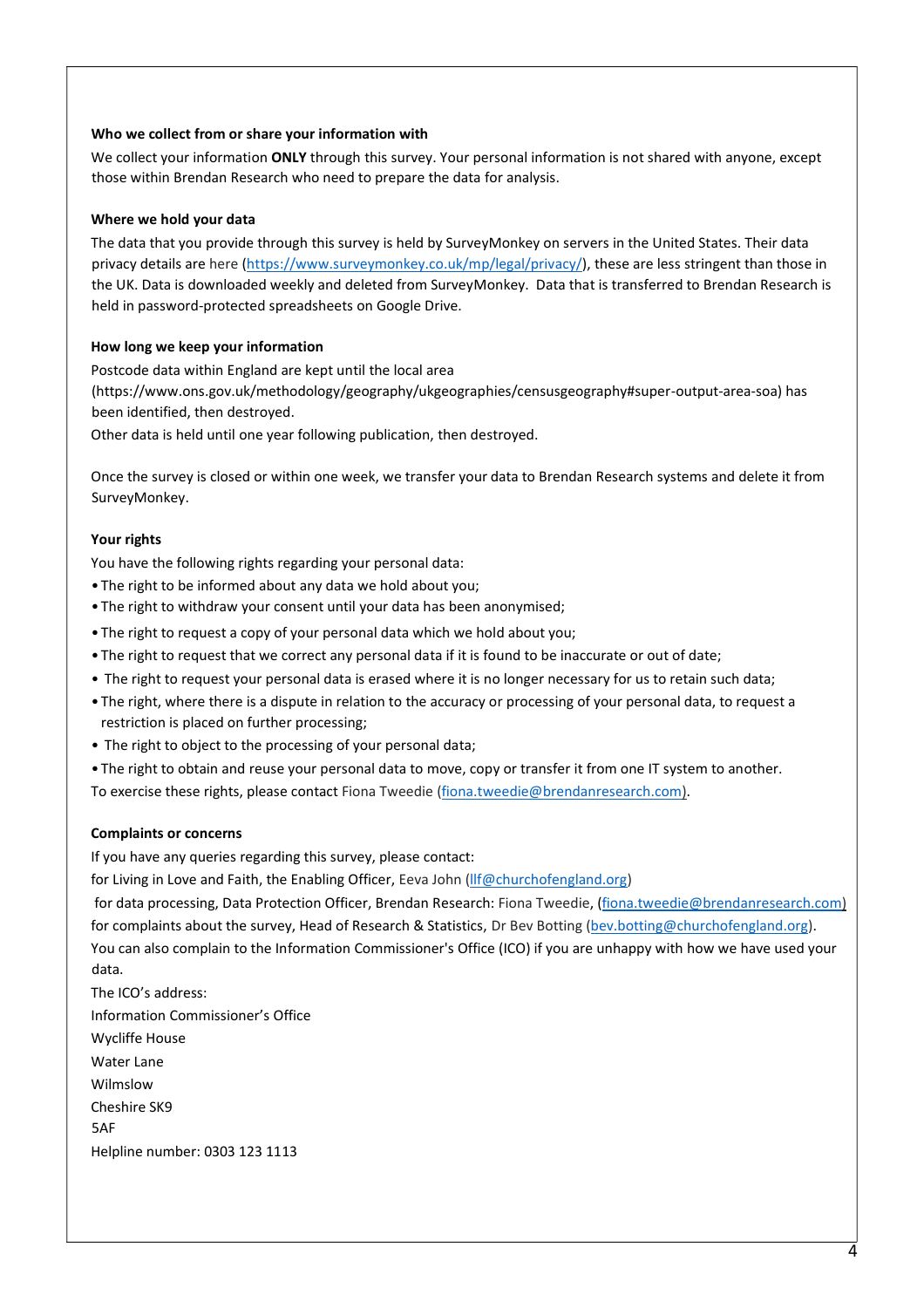### **What happens next?**

Thank you for taking the time to read the information about this questionnaire. If you would like to continue to the survey, please agree with the following consent statement:

\* 1. **I confirm that I have read and understood the above information for this survey. I have also had the opportunity to ask any questions related to the survey and received satisfactory answers to my questions and any additional details I wanted.**

**I understand that my participation is voluntary and that I am free to withdraw at any time until my response is downloaded and anonymised without giving any reason. I also understand that relevant sections of data collected from me through this survey will be seen and reported as appropriate by those considering my response and that my personal identity will be kept anonymous.** 

**I consent to my data being processed in the ways described in this Privacy Notice.**

**I confirm that my response is based on my engagement with the Living in Love and Faith Course (and other resources).**

**I agree to take part in this survey.**

 $Y$ es  $\qquad \qquad \Box$  No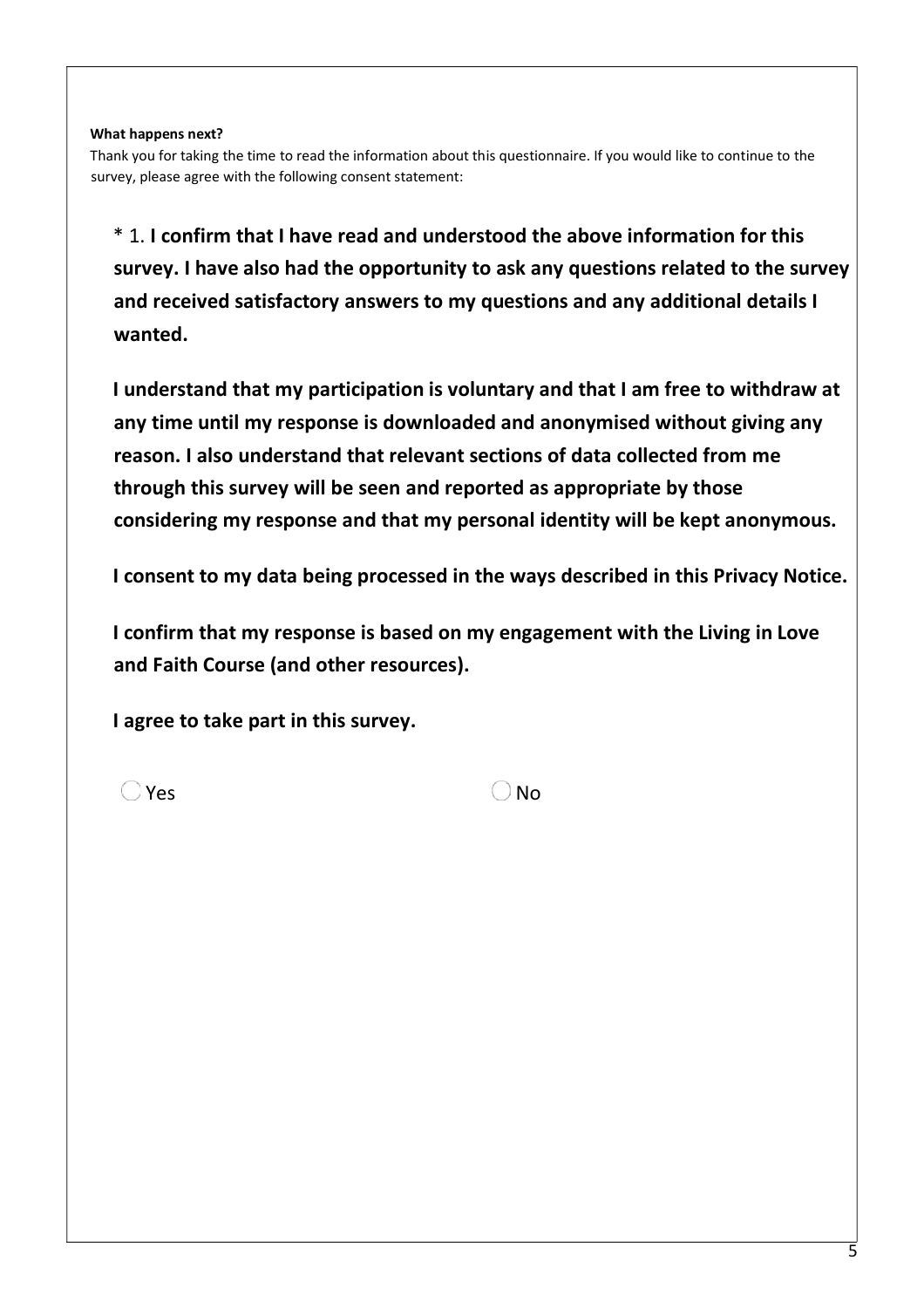

# **ABOUT WHERE YOU ARE**

**We would like to understand where people who are engaging with the LLF Course are located so that we can ensure that the whole church can be heard. This section asks about your diocese and local area.**

2. In which diocese do you live?

3. We would like to understand the diversity of places where people who are engaging with the course are located. Please tell us your full postcode (e.g. EH2 4YN), or if you are a group leader, the full postcode of the course location.

**This information will ONLY be used to establish the socio-economic and urban-rural nature of your local area, and then destroyed.**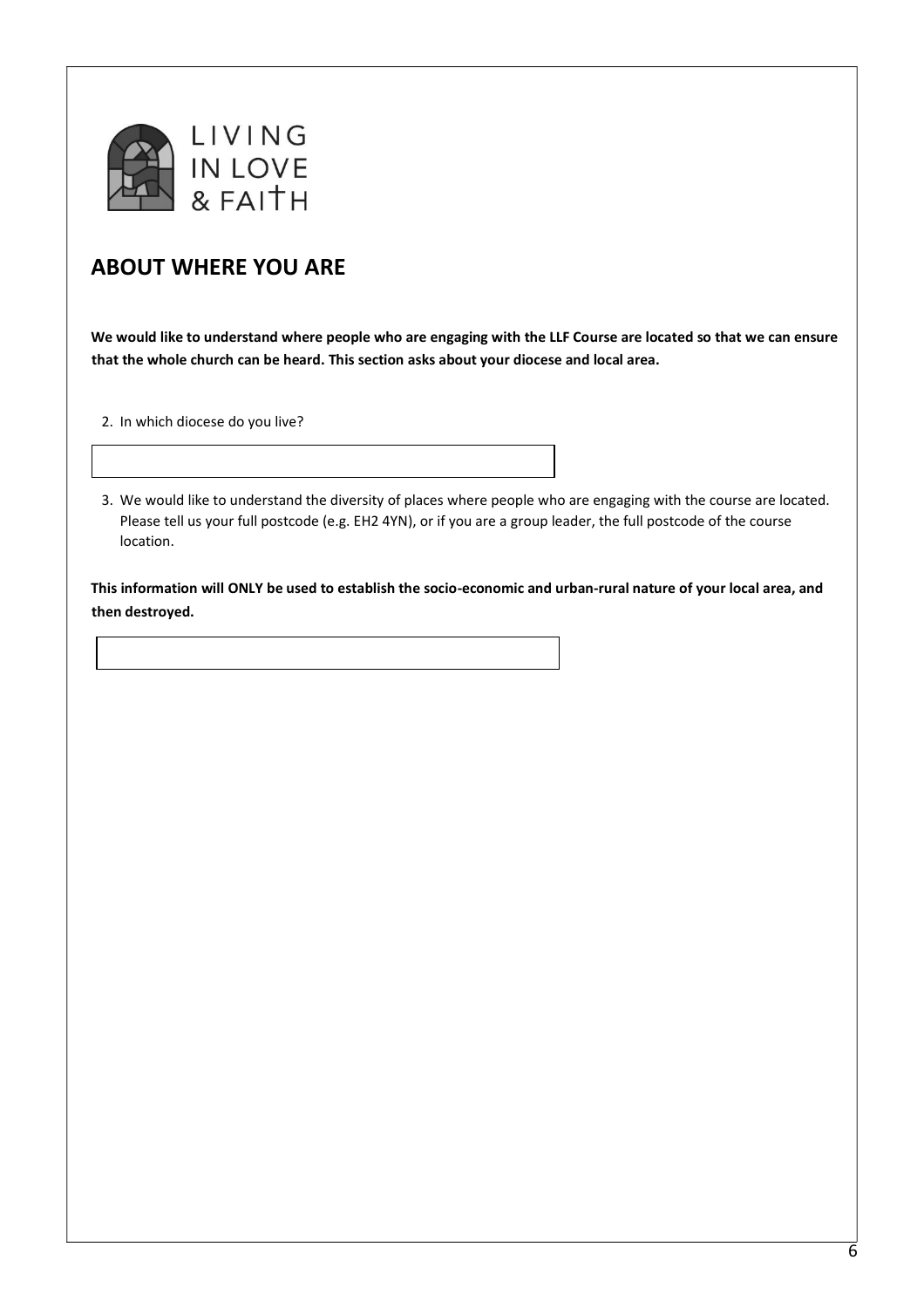# **ABOUT THE COURSE AND YOU**

**The Living in Love and Faith Course contains a variety of material on topics relating to identity, sexuality, relationships and marriage. It looks at these from different aspects:**

- **teaching from the Bible,**
- **the inherited teaching of the Church,**
- **emerging Christian views on these topics**
- **the complexities underlying these topics, and**
- **understanding different views and encountering different experiences.**

**This section asks whether your engagement with the course has deepened your understanding of these elements.**

4. I have a deeper understanding of what the Bible says about these topics

Strongly disagree

Strongly agree

5. I have a deeper understanding of the Church's inherited teaching and emerging Christian views on these topics

|  | Strongly disagree |
|--|-------------------|
|--|-------------------|

Strongly agree

6. I am more aware of the complexities of identity, sexuality, relationships and marriage

Strongly disagree

Strongly agree

7. I'm now able to relate more compassionately and respectfully to people with different views from mine

| Strongly disagree | Strongly agree |
|-------------------|----------------|
|                   |                |

The next few questions are about individual sessions - did the course cover material that was new to you, or were the topics known to you already?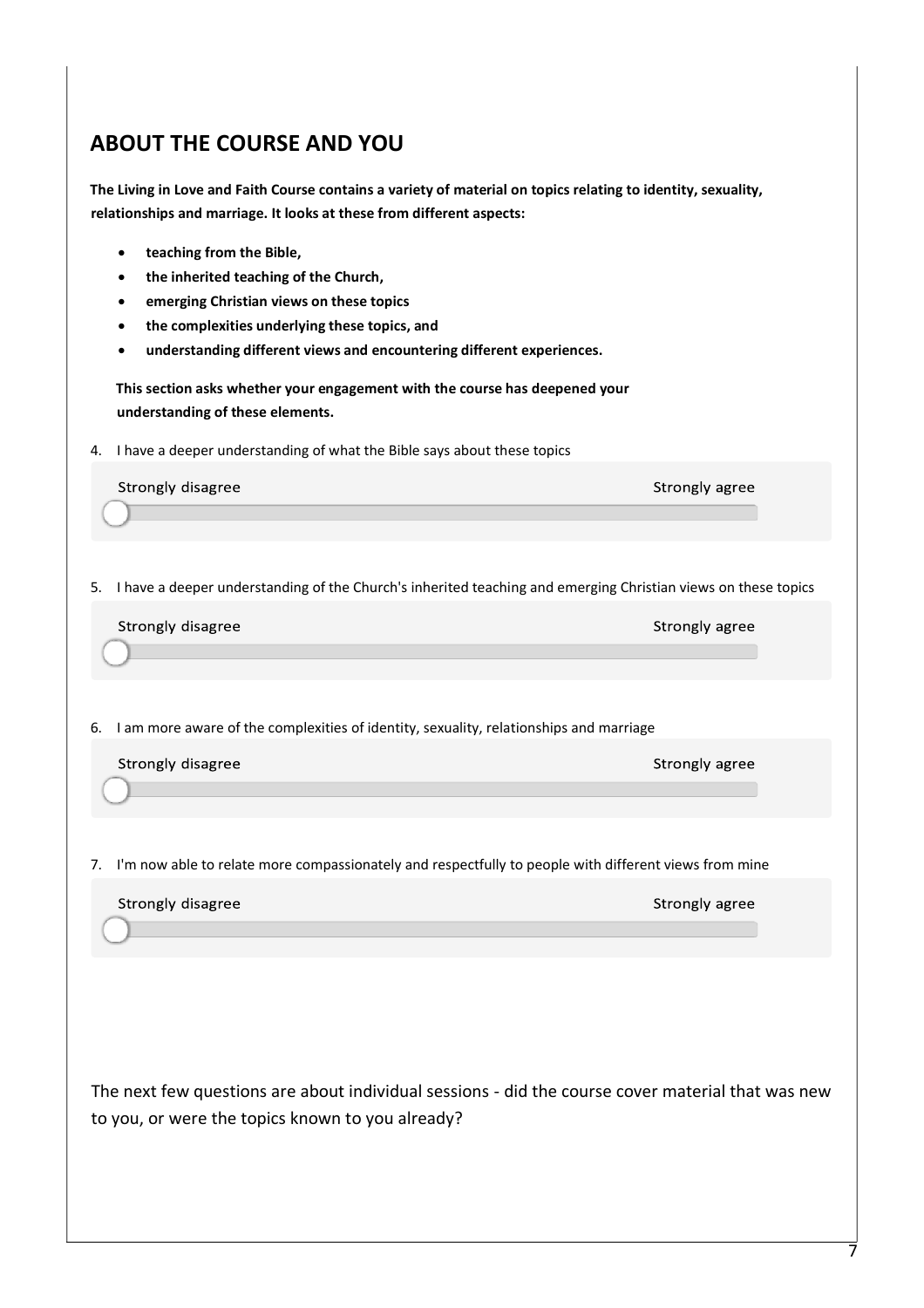| The material in Session 1 - What does it mean to learn together as followers of Jesus Christ? - was<br>Very familiar | Very new |
|----------------------------------------------------------------------------------------------------------------------|----------|
|                                                                                                                      |          |
|                                                                                                                      |          |
| The material in Session 2 - How does our identity in Christ relate to sex and gender? - was                          |          |
| Very familiar                                                                                                        | Very new |
|                                                                                                                      |          |
| 10. The material in Session 3 - What kinds of relationships does God call us to? - was                               |          |
| Very familiar                                                                                                        | Very new |
|                                                                                                                      |          |
|                                                                                                                      |          |
| 11. The material in Session 4 - Where do our bodies and sex fit in to all of this? - was                             |          |
| Very familiar                                                                                                        | Very new |
|                                                                                                                      |          |
| 12. The material in Session 5 - How do diversity and difference affect our life together as a church? - was          |          |
| Very familiar                                                                                                        | Very new |
|                                                                                                                      |          |
|                                                                                                                      |          |
|                                                                                                                      |          |
|                                                                                                                      |          |
|                                                                                                                      |          |
|                                                                                                                      |          |
|                                                                                                                      |          |
|                                                                                                                      |          |
|                                                                                                                      |          |
|                                                                                                                      |          |
|                                                                                                                      |          |
|                                                                                                                      |          |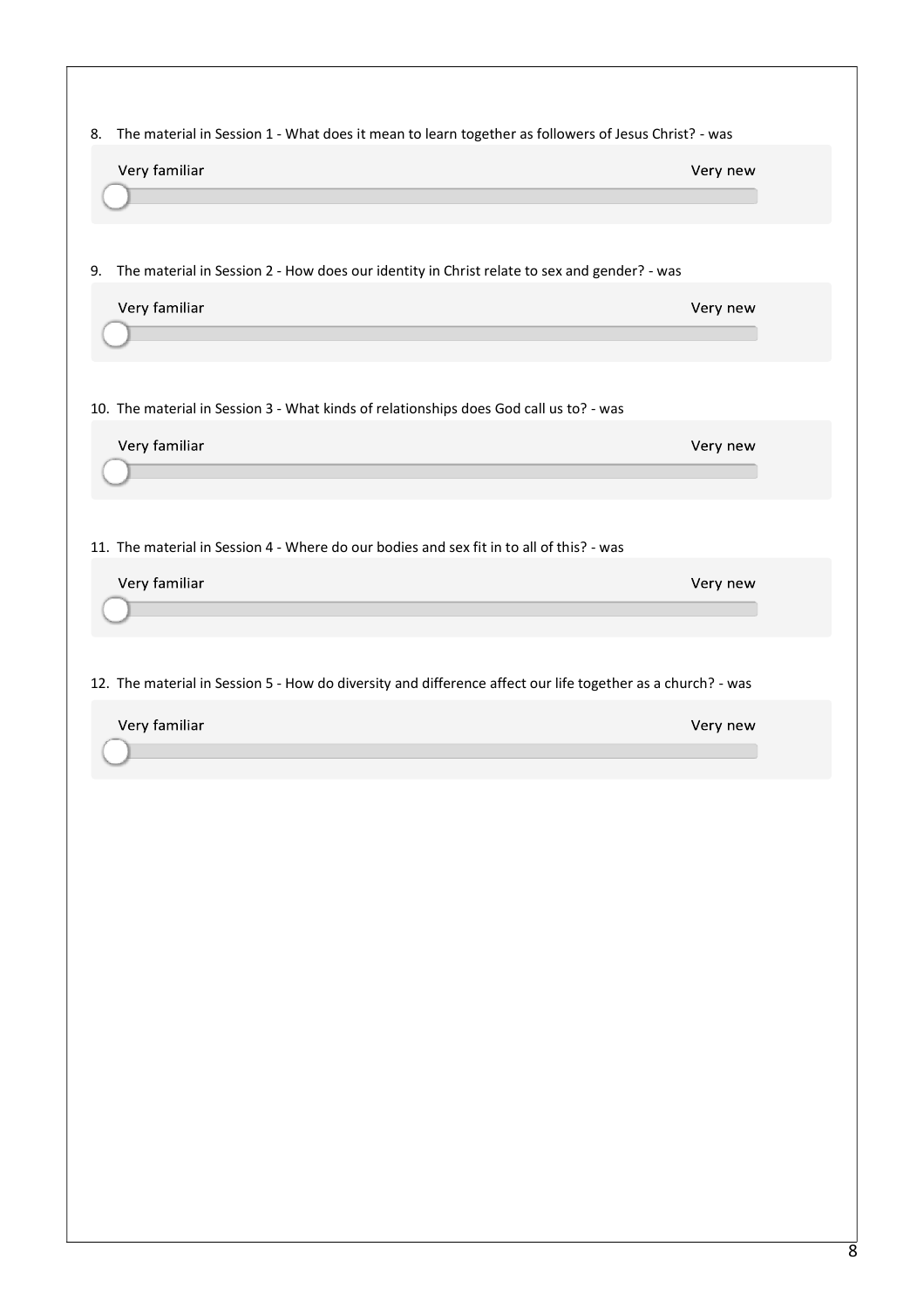#### The course overall

**Now, considering the experience of the course as a whole, how did you find it, and did you use the accompanying resources?**

13. How did you find the overall experience of engaging with the course materials?

| $\tau$ errible | Wonderful |  |
|----------------|-----------|--|
|                |           |  |

14. What would you like to tell us about the overall course experience? Please don't mention anyone's name or location in your response.

#### 15. How has engaging with this course made a difference for you?

16. There are resources available to accompany the Living in Love and Faith course. Which of the following did you make use of in addition to the course?

|                             | Did not use | Occasionally | Often |
|-----------------------------|-------------|--------------|-------|
| The LLF book                |             |              |       |
| LLF Podcasts                |             |              |       |
| LLF Story Films             |             |              |       |
| LLF Learning Hub<br>Library |             |              |       |

17. How do you hope the engagement with this course will make a difference in your local church? Please don't mention anyone's name or location in your response.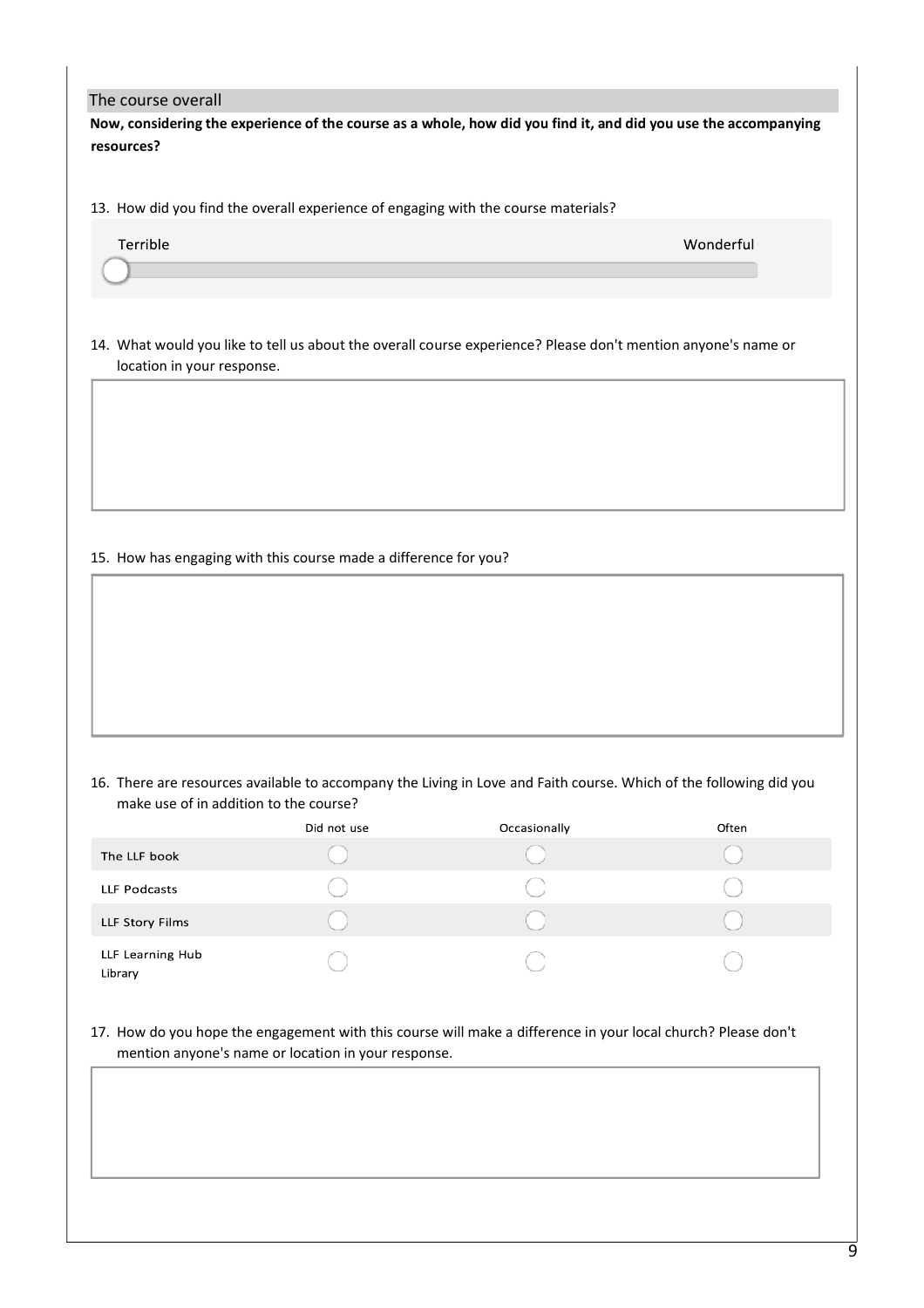18. How do you hope the church-wide engagement with this course will make a difference in the national Church? Please don't mention anyone's name or location in your response.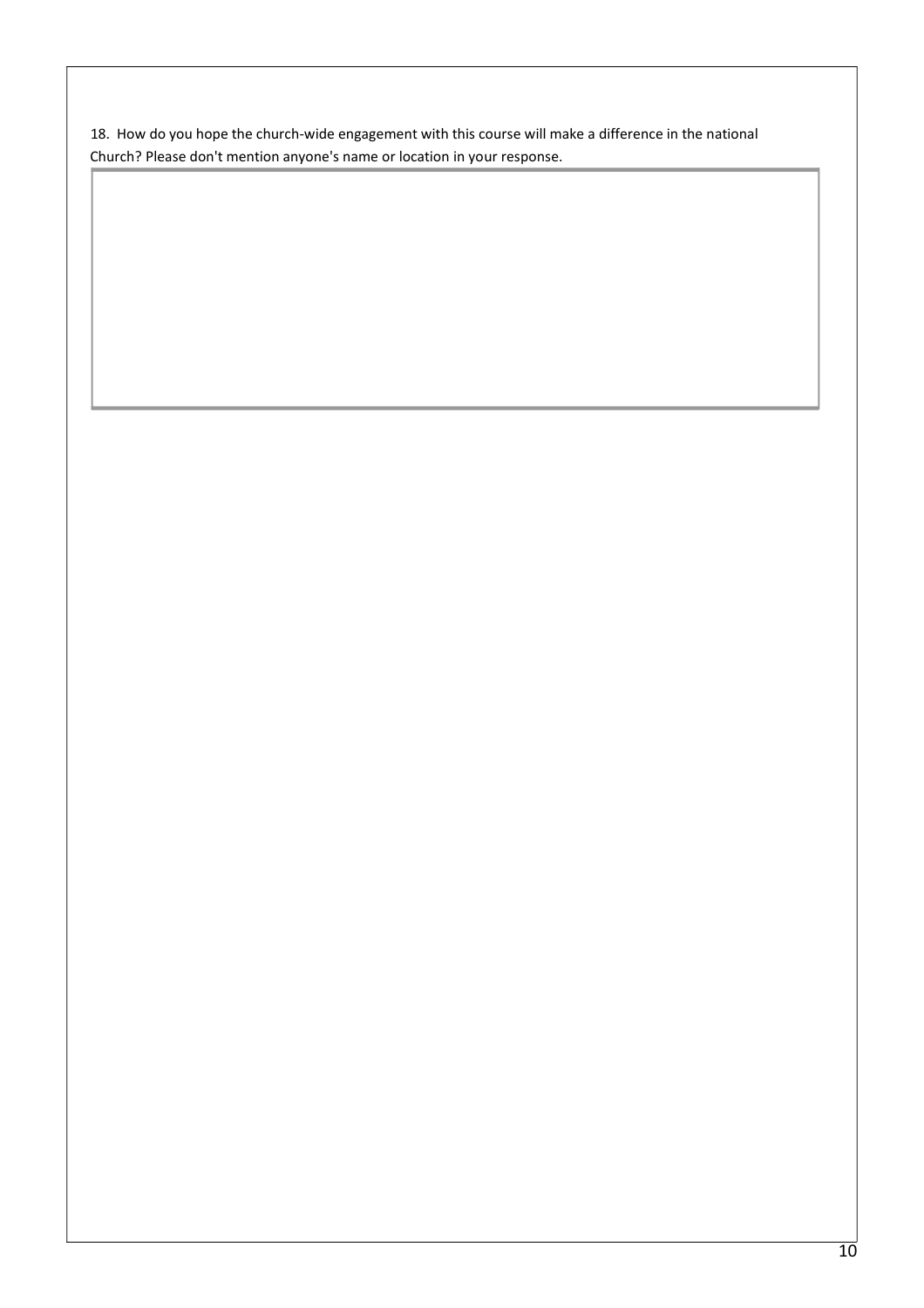| Sharing the learning                                                                  |                                                               |
|---------------------------------------------------------------------------------------|---------------------------------------------------------------|
| How are the ideas and topics covered in the LLF Course being spread more widely?      |                                                               |
| 19. Have you shared what you've learned with others? Tick all that apply.             |                                                               |
| Yes, with church friends<br>Yes, with other friends                                   | Yes, with our PCC or church leaders<br>No, I've not shared it |
| Yes, as part of a church service                                                      |                                                               |
| In other ways (please specify)                                                        |                                                               |
|                                                                                       |                                                               |
|                                                                                       |                                                               |
| 20. Would you recommend this course to a friend?                                      |                                                               |
| Yes                                                                                   | <b>No</b>                                                     |
| 21. Why, or why not? Please don't mention anyone's name or location in your response. |                                                               |
|                                                                                       |                                                               |
|                                                                                       |                                                               |
|                                                                                       |                                                               |
|                                                                                       |                                                               |
|                                                                                       |                                                               |
|                                                                                       |                                                               |
|                                                                                       |                                                               |
|                                                                                       |                                                               |
|                                                                                       |                                                               |
|                                                                                       |                                                               |
|                                                                                       |                                                               |
|                                                                                       |                                                               |
|                                                                                       |                                                               |
|                                                                                       |                                                               |
|                                                                                       |                                                               |
|                                                                                       |                                                               |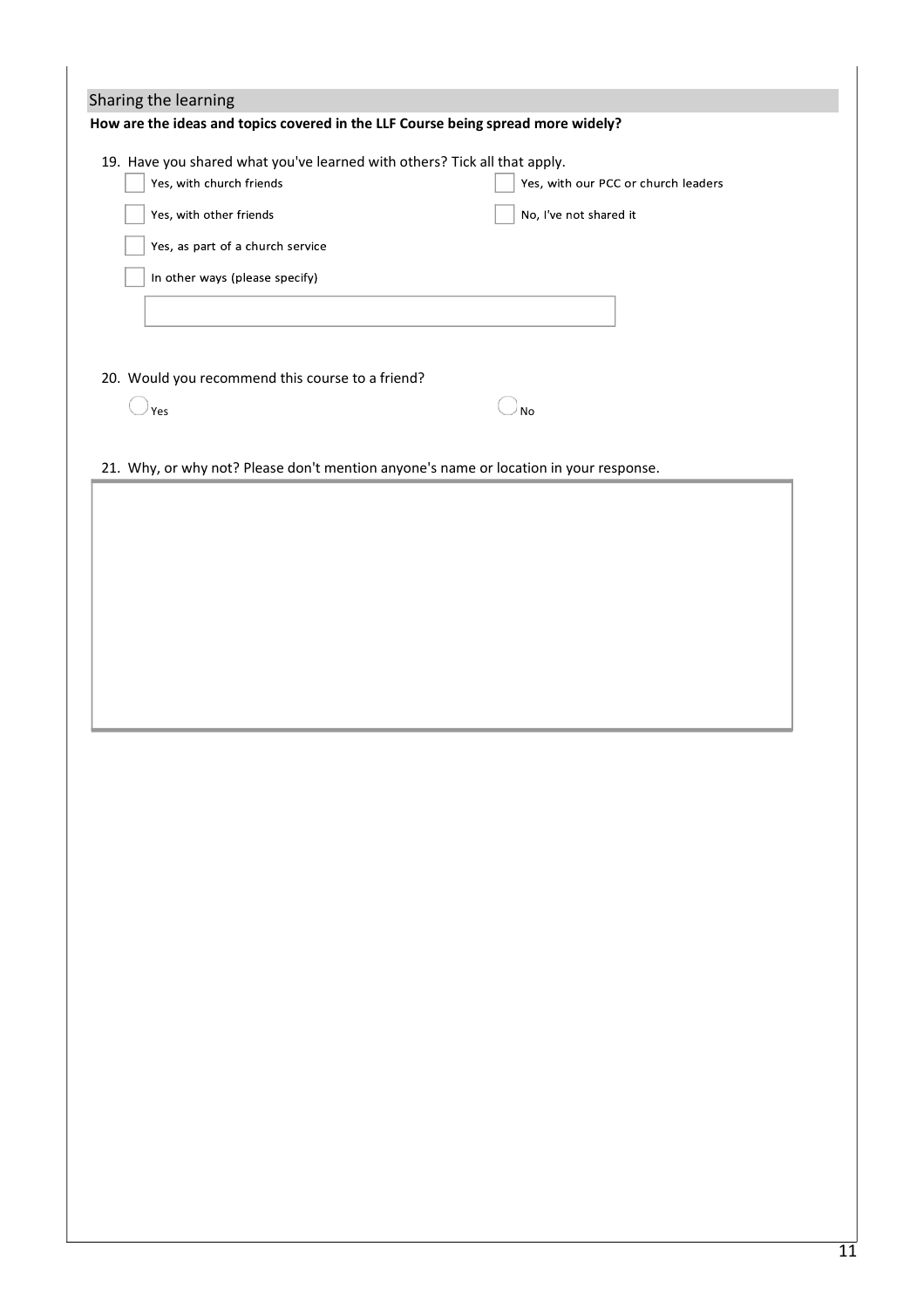

# **ANYTHING ELSE**

22. If there is anything else you would like to tell us about your experience of engaging with the Living in Love and Faith resources, please add it here. Please don't mention anyone's name or location in your response.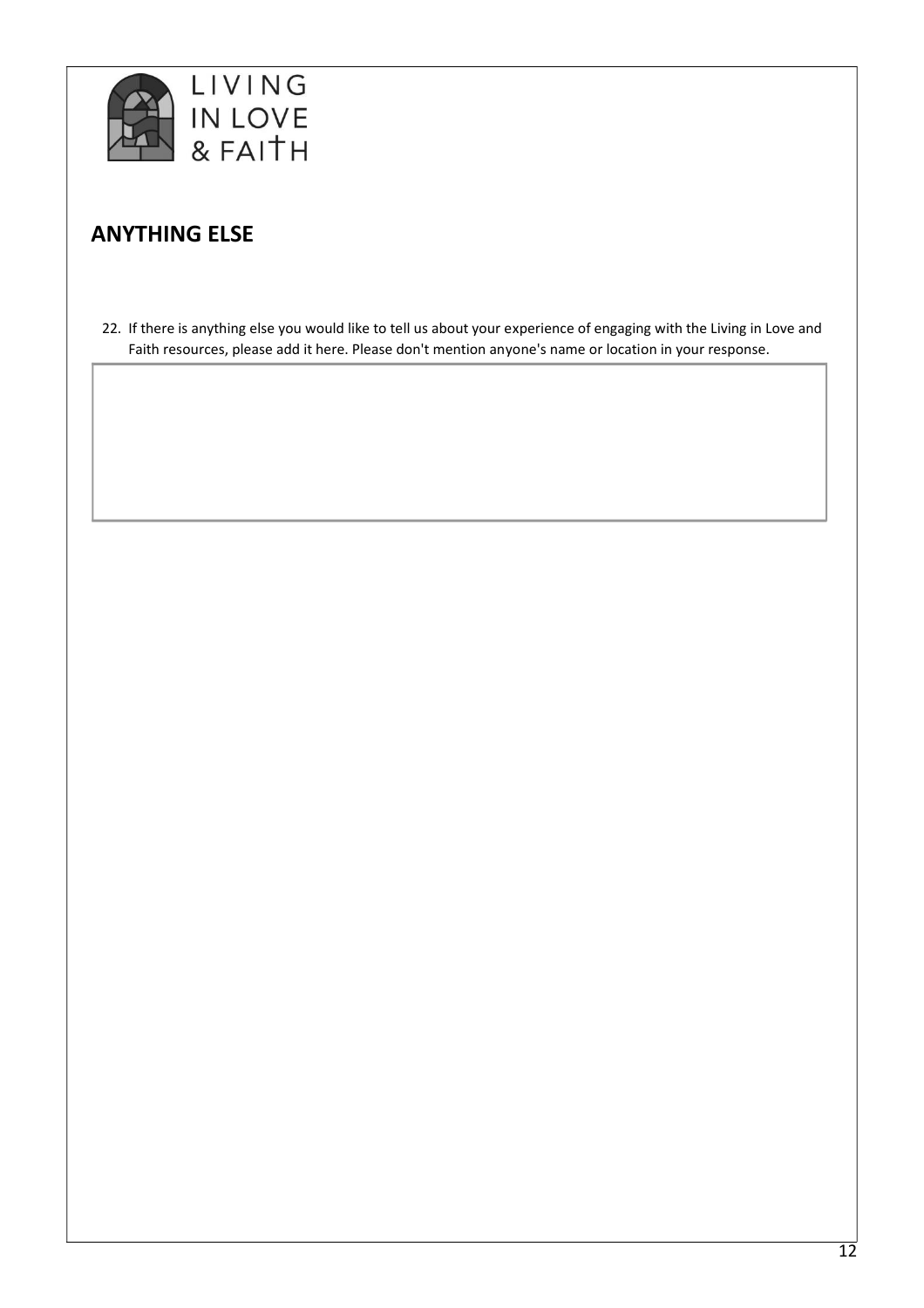| you and your group, if you were part of one.                              | We'd like to understand a little about the people who have engaged with the LLF material. This section asks about                                                                                     |                              |
|---------------------------------------------------------------------------|-------------------------------------------------------------------------------------------------------------------------------------------------------------------------------------------------------|------------------------------|
|                                                                           |                                                                                                                                                                                                       |                              |
| 23. Are you completing this survey:<br>As an individual member of a group |                                                                                                                                                                                                       |                              |
|                                                                           | As an individual who has engaged with the resources independently                                                                                                                                     |                              |
| Other (please specify)                                                    |                                                                                                                                                                                                       |                              |
|                                                                           |                                                                                                                                                                                                       |                              |
|                                                                           |                                                                                                                                                                                                       |                              |
|                                                                           |                                                                                                                                                                                                       |                              |
|                                                                           | 24. To help us gauge the degree of diversity of people who engaged with the course, please indicate which of<br>these are words that you would use to describe yourself. Tick as many as appropriate. |                              |
| heterosexual                                                              | cisgender                                                                                                                                                                                             | opposite-sex married         |
| gay   lesbian                                                             | queer                                                                                                                                                                                                 | same-sex married             |
| same sex attracted                                                        | asexual                                                                                                                                                                                               | other married                |
| bisexual                                                                  | intersex                                                                                                                                                                                              | same-sex civil partnered     |
|                                                                           |                                                                                                                                                                                                       |                              |
| male                                                                      | single                                                                                                                                                                                                | opposite-sex civil partnered |
| female                                                                    | same-sex cohabiting                                                                                                                                                                                   | other civil partnered        |
| transgender                                                               | opposite-sex cohabiting                                                                                                                                                                               | prefer not to say            |
| non-binary                                                                | other co-habiting, e.g. where one<br>person is trans                                                                                                                                                  |                              |
| Other (please specify)                                                    |                                                                                                                                                                                                       |                              |
|                                                                           |                                                                                                                                                                                                       |                              |
|                                                                           |                                                                                                                                                                                                       |                              |
|                                                                           |                                                                                                                                                                                                       |                              |
| using the options below:                                                  | 25. We would like to know about the ages of people engaging with the LLF resources. Please indicate your age                                                                                          |                              |
| 24 or under                                                               | 65 and over                                                                                                                                                                                           |                              |
| Between 25 and 44                                                         | Prefer not to say                                                                                                                                                                                     |                              |
| Between 45 and 64                                                         |                                                                                                                                                                                                       |                              |
|                                                                           |                                                                                                                                                                                                       |                              |
| 26. How many sessions did you attend or follow yourself?                  |                                                                                                                                                                                                       |                              |
|                                                                           |                                                                                                                                                                                                       |                              |
|                                                                           |                                                                                                                                                                                                       |                              |
| 0                                                                         |                                                                                                                                                                                                       | 5                            |
|                                                                           |                                                                                                                                                                                                       |                              |
|                                                                           |                                                                                                                                                                                                       |                              |
|                                                                           |                                                                                                                                                                                                       |                              |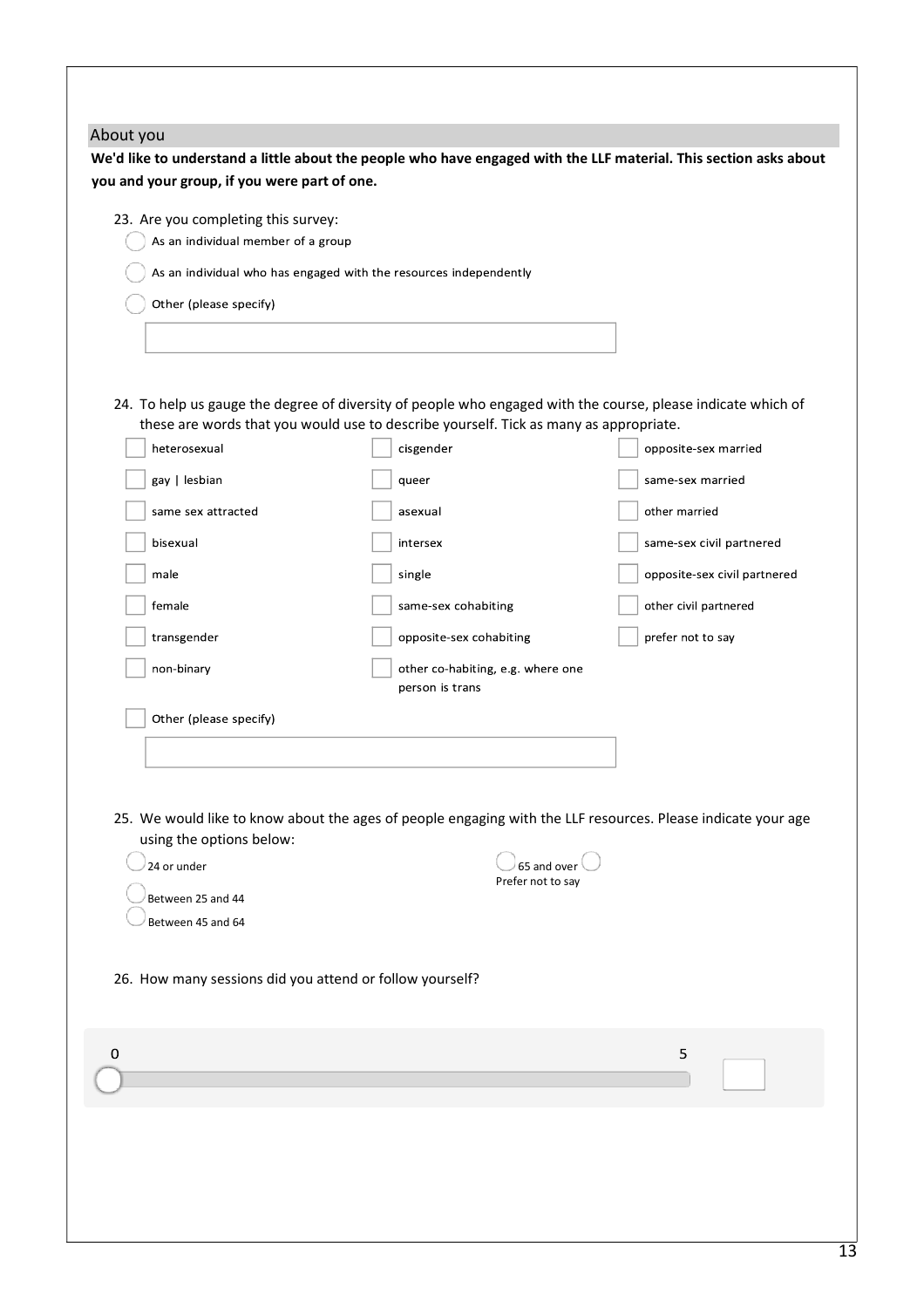



27. Were you in touch with your Diocesan LLF Advocate?

 $Y$ es  $\sim$  No

28. Your Diocesan LLF Advocate may have provided a code to help us identify how you accessed the survey. If so, please enter it here: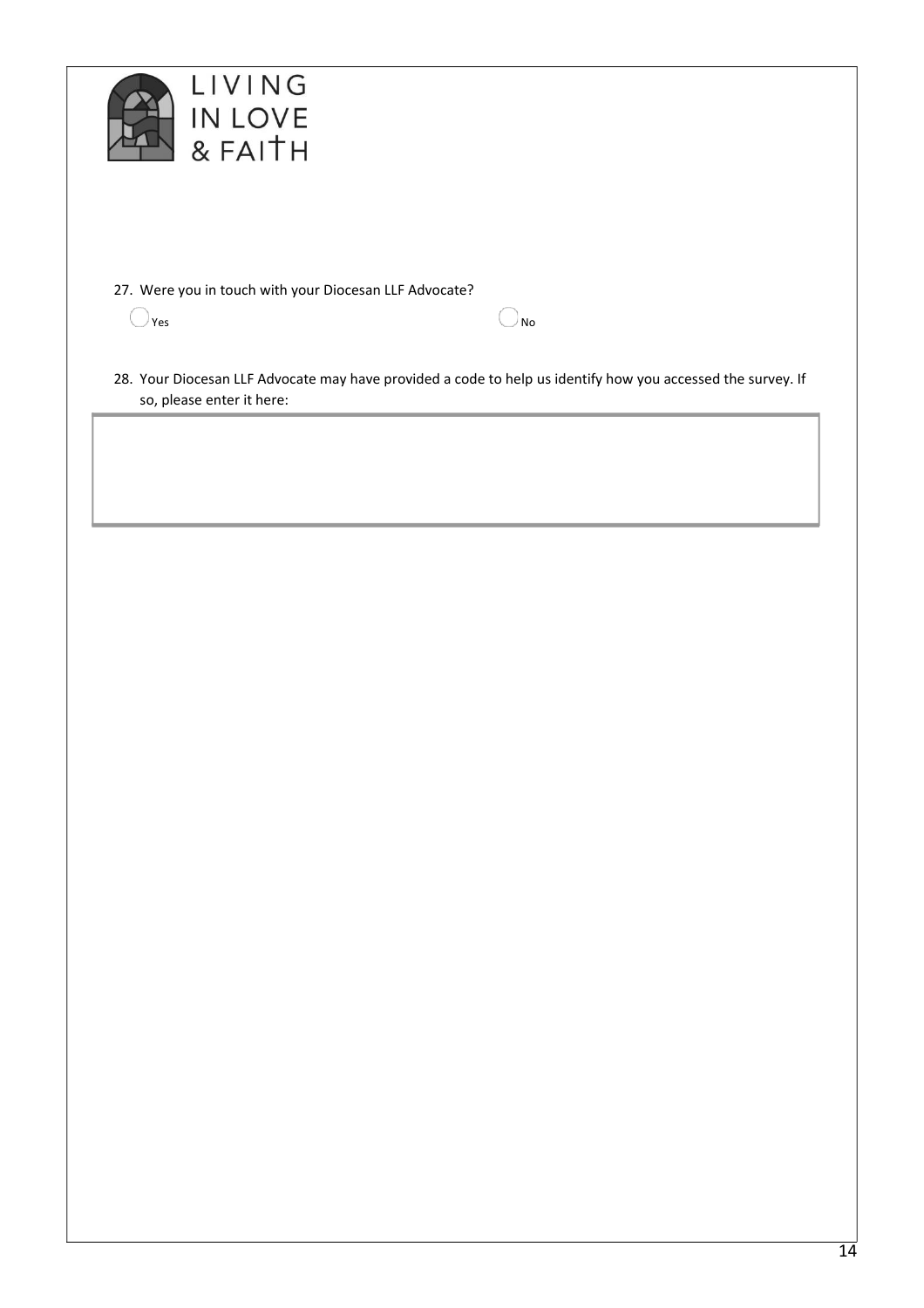#### About your group

**We're interested in how the size and diversity of your LLF group made a difference to your experience. This section asks about your group.**

29. How many people usually attended your group (including the leader)? Please don't mention anyone's name or location in your response.

30. To what extent did your group represent a variety of lived experiences and perspectives of the topics discussed?

not at all varied

31. Were you able to participate openly and safely in the group?

No, not very

32. What would you like to tell us about the overall group experience? Please don't mention anyone's name or location in your response.

\* 33. Were you involved in leading the group?

 $\bigcirc$ <sub>Yes</sub>

15

very varied

Yes, very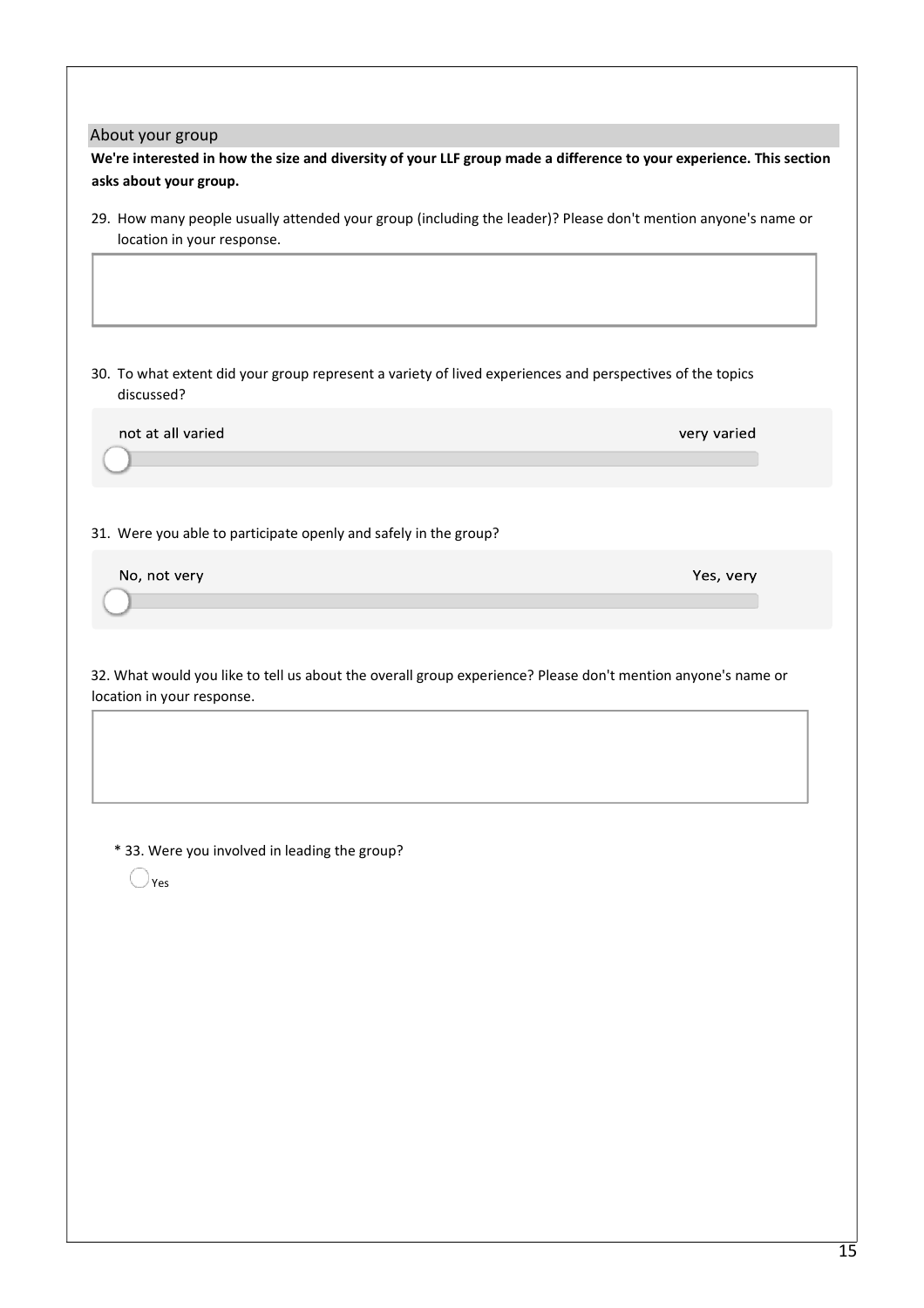

**Please only complete this section if you were involved in leading a group.**

## **BEING A GROUP LEADER**

**Facilitating a group can be a challenging experience. We're interested in your experience of leading the group and in how the members of the group related to each other in using the resources to learn together.**

34. How did you feel about facilitating the group? Please don't mention anyone's name or location in your response.

35. Did the course materials help the group to engage in the subject matter?

| <b>Story FilmPastoral Principle</b><br><b>Bible StudyLearning Together</b><br>Not at all<br>Not really<br>Occasionally<br>Usually | Always                                                                                            |                                                                                                         | Not really | Occasionally | Usually | Always |
|-----------------------------------------------------------------------------------------------------------------------------------|---------------------------------------------------------------------------------------------------|---------------------------------------------------------------------------------------------------------|------------|--------------|---------|--------|
|                                                                                                                                   |                                                                                                   |                                                                                                         |            |              |         |        |
| 36. Which elements provoked most discussion in your group?                                                                        |                                                                                                   |                                                                                                         |            |              |         |        |
|                                                                                                                                   | 37. As a group facilitator, did you make use of the "Going Further" resources before the session? |                                                                                                         |            |              |         |        |
|                                                                                                                                   |                                                                                                   |                                                                                                         |            |              |         |        |
|                                                                                                                                   |                                                                                                   |                                                                                                         |            |              |         |        |
|                                                                                                                                   |                                                                                                   |                                                                                                         |            |              |         |        |
|                                                                                                                                   |                                                                                                   |                                                                                                         |            |              |         |        |
|                                                                                                                                   |                                                                                                   | 38. Did you feel that there was anything missing from the course materials? If so, please give details. |            |              |         |        |
|                                                                                                                                   |                                                                                                   |                                                                                                         |            |              |         |        |
|                                                                                                                                   |                                                                                                   |                                                                                                         |            |              |         |        |
|                                                                                                                                   |                                                                                                   |                                                                                                         |            |              |         |        |
|                                                                                                                                   |                                                                                                   |                                                                                                         |            |              |         |        |
|                                                                                                                                   |                                                                                                   |                                                                                                         |            |              |         |        |
|                                                                                                                                   |                                                                                                   |                                                                                                         |            |              |         |        |
|                                                                                                                                   |                                                                                                   |                                                                                                         |            |              |         |        |
|                                                                                                                                   |                                                                                                   |                                                                                                         |            |              |         |        |
|                                                                                                                                   |                                                                                                   |                                                                                                         |            |              |         |        |
|                                                                                                                                   |                                                                                                   |                                                                                                         |            |              |         |        |
|                                                                                                                                   |                                                                                                   |                                                                                                         |            |              |         |        |
|                                                                                                                                   |                                                                                                   |                                                                                                         |            |              |         |        |
|                                                                                                                                   |                                                                                                   |                                                                                                         |            |              |         |        |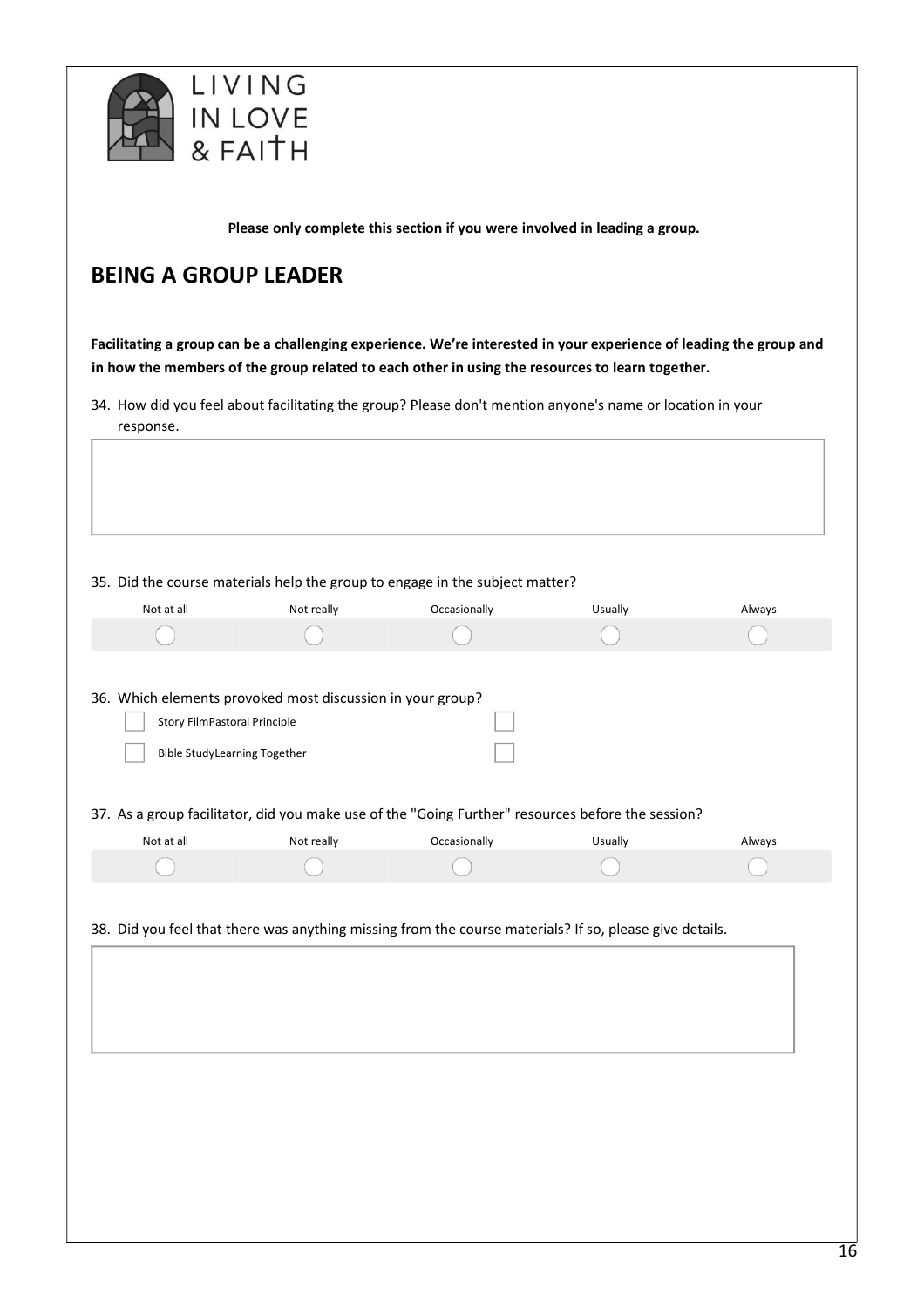|  | 39. How did you find the overall experience of facilitating a group using the LLF Course resources? |  |  |  |  |
|--|-----------------------------------------------------------------------------------------------------|--|--|--|--|
|--|-----------------------------------------------------------------------------------------------------|--|--|--|--|

| 41. What is your leadership role in your church?<br>Lay leader | No formal role |           |
|----------------------------------------------------------------|----------------|-----------|
|                                                                |                |           |
| Clergy                                                         |                |           |
| Other (please specify)                                         |                |           |
|                                                                |                |           |
|                                                                |                |           |
|                                                                |                |           |
|                                                                |                |           |
|                                                                |                |           |
|                                                                |                |           |
|                                                                |                |           |
|                                                                |                |           |
|                                                                |                |           |
|                                                                |                |           |
|                                                                |                |           |
|                                                                |                |           |
|                                                                |                |           |
|                                                                |                |           |
|                                                                |                |           |
|                                                                |                |           |
|                                                                |                |           |
|                                                                |                |           |
|                                                                |                |           |
|                                                                |                |           |
|                                                                |                |           |
|                                                                |                |           |
| Terrible                                                       |                | Wonderful |
|                                                                |                |           |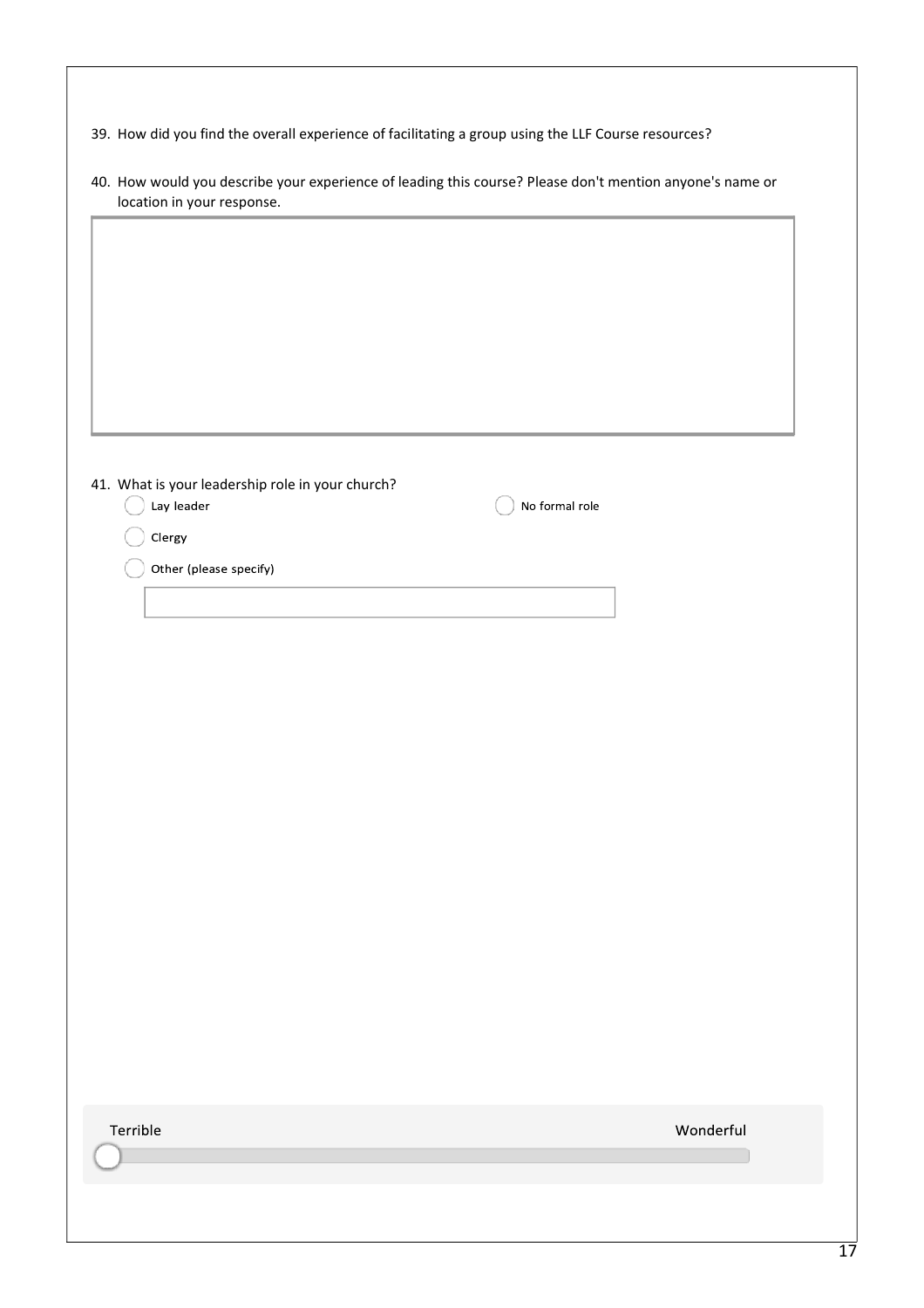

## **FURTHER LISTENING**

**This survey is only one of the ways in which we are seeking to listen to the experiences of the Church.**

**Another step will be to carry out discussions with focus groups. These may be in-person or online. If you would be willing to participate in this aspect of our listening process, please give your name and email address below. The selection of interviewees will be based on gaining a range of lived experiences, perspectives and geographical locations.**

**Your contact details will only be used to invite you to be part of another aspect of our listening. They are detached from the rest of your response before analysis and stored separately with no link between the data sets. You can choose at any time to refuse to take part. Your contact details will be destroyed after your invitation.**

**We are also encouraging individuals and groups who have engaged with the LLF resources to share your learning and experience in creative ways. This is to inspire, encourage and connect with others to be part of the gathering together of the voices of the whole Church. These contributions will be gathered and exhibited in a variety of ways as part of the listening to the whole Church. To find out more please visit the Living in Love and Faith Learning Hub.** 42. Contact details, if you are willing to be involved in further discussions

Name:

Email address: